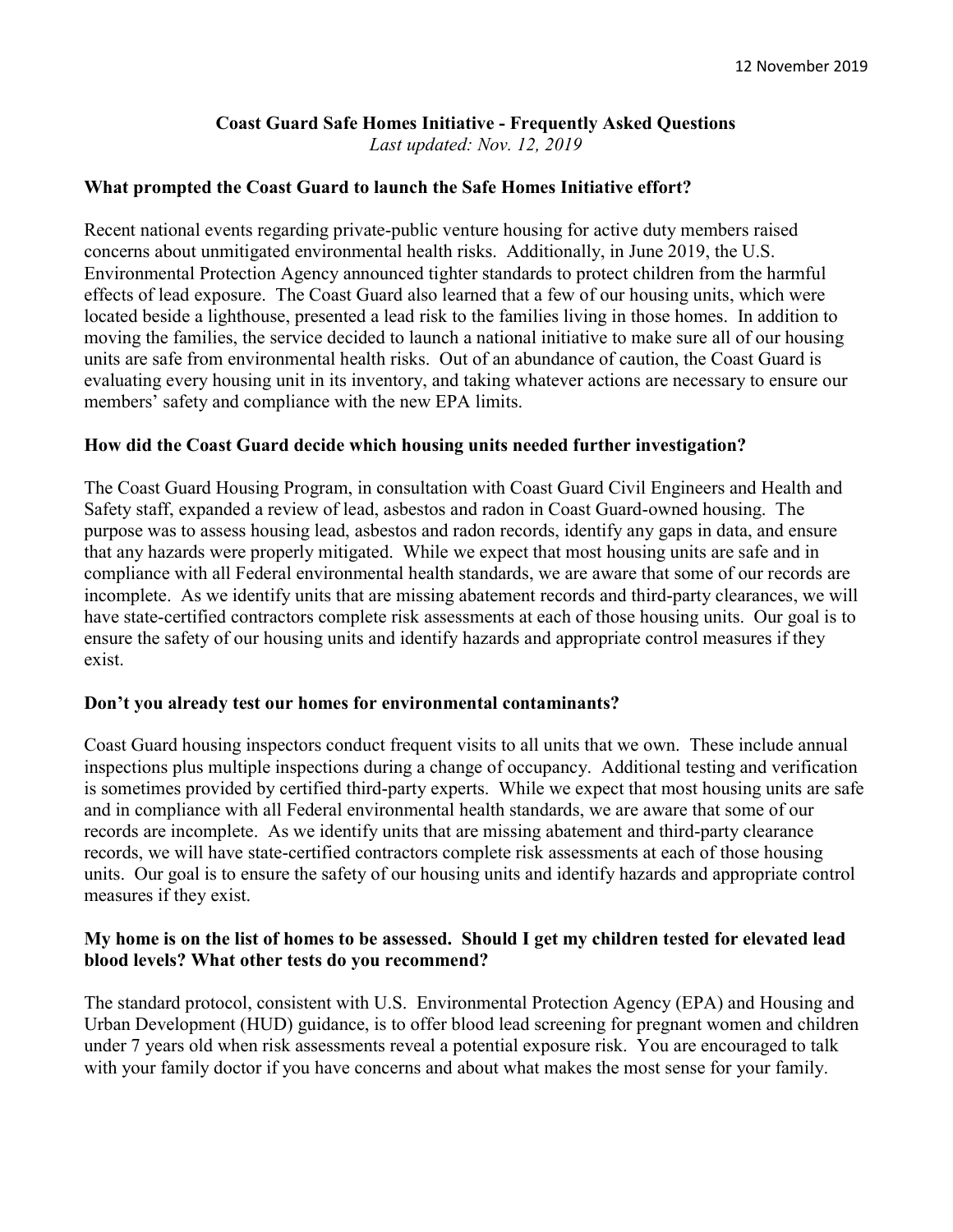# When my children's blood lead level was tested, the result came back elevated. What should I do now?

Your child's doctor will go over the results of the blood lead level testing with you in detail. If you child's blood lead levels are elevated, the doctor will discuss the next steps. Depending on the exact blood lead level and the clinical signs and symptoms seen by the physician, your child will be monitored and treated as recommended by the American Academy of Pediatrics. We highly recommend you share these findings with your command.

# Can lead dust be effectively removed from floors, carpet, furniture, etc.?

In most cases, lead dust can be effectively removed from surfaces, provided they are in fair or better condition. Dust removal work may be performed by contractors or maintenance staff. Individuals performing the work should be properly equipped and trained in dust removal.

Additional details: When lead dust hazards are identified, an assessment is conducted to determine the presence, type, severity, location (including lead hazards in paint, dust, and soil) and a recommended way to control hazards in accordance with HUD Guidelines. Lead dust meeting or exceeding the standards of Action or Major Finding Levels<sup>1</sup>, require an on-site investigation by a state-certified risk assessor. Following the risk assessment, the steps normally include (1) communicating results and corrective actions with residents, (2) correcting any known or suspected lead-based paint hazards before dust removal and (3) implementing other interim controls as deemed necessary by the assessment. Chapter 11 Section V of the HUD Guide addresses the process to effectively remove and control lead dust hazards on carpet, hard surfaces, area rugs, carpet, upholstered furniture, and drop ceilings and ductwork, if needed. We recommend visiting: https://www.hud.gov/sites/documents/LBPH-13.PDF

# What should I do if my personal property (furniture, electronics, etc) is damaged by lead contamination and no longer usable?

If you have insurance for your personal property, you must first file a claim with your insurance provider. You are required to file with your insurance company before filing a claim against the government. If you don't have personal property insurance, or if the coverage doesn't entirely cover the cost of the property loss, you can then file a claim with Legal Services Command. You may also file a claim with the Coast Guard for the cost of any deductibles that are assessed by the private insurer. Legal assistance is available by contacting the Legal Service Command at 757-628-4192. To file a claim or ask a question, email Legal Service Command at **D05-smbclaims@uscg.mil.** 

# Where can I get more information about the impact of lead in children?

We recommend visiting:

 $\overline{a}$ 

<sup>&</sup>lt;sup>1</sup> "Monitoring Level", "Action Level", and "Major Finding" regarding lead, asbestos, and radon are defined in the Safety and Environmental Health Manual, COMDTINST M5100.47(series). https://cg.portal.uscg.mil/sites/externaldata/Directives/CIM\_5100\_47C.pdf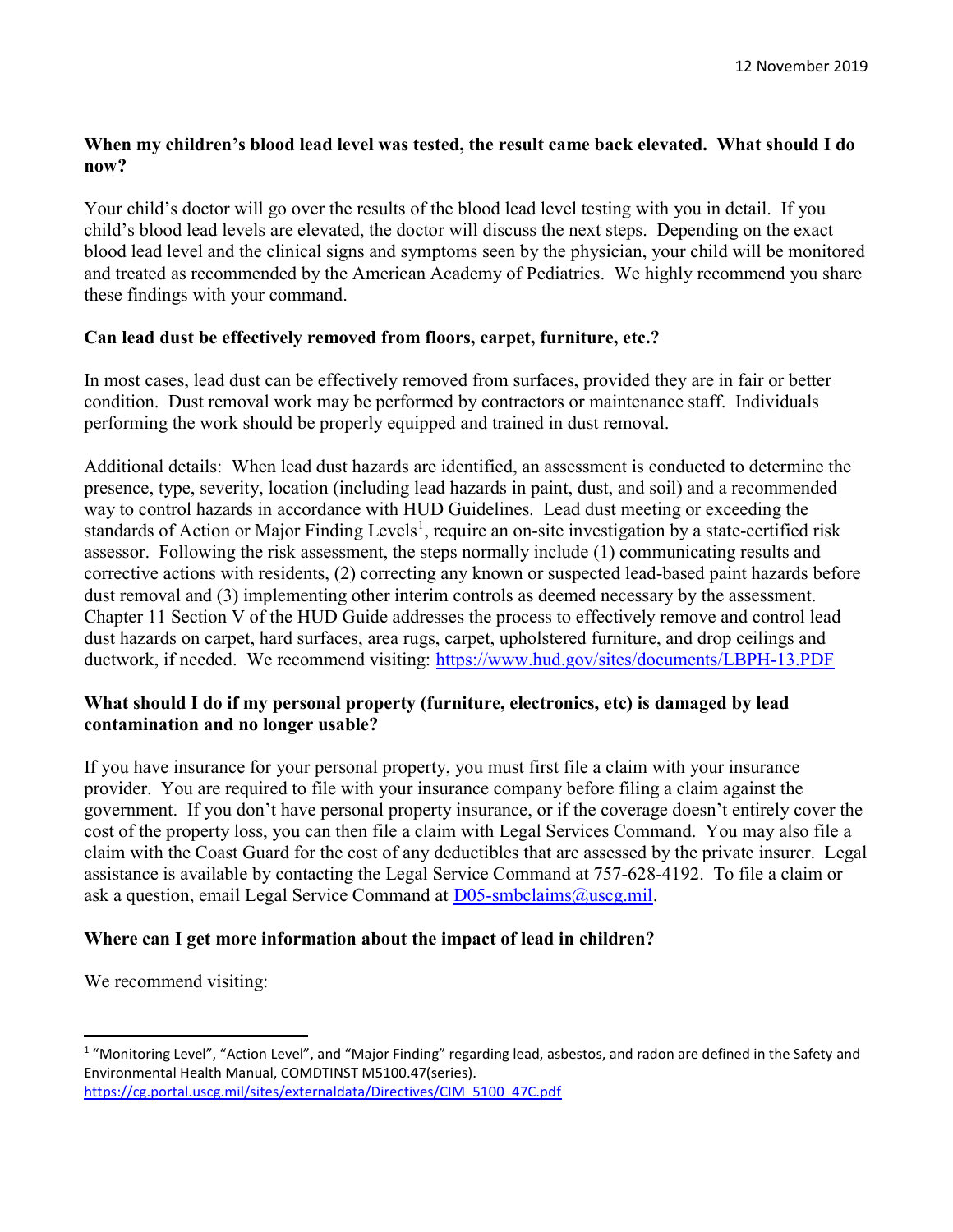- The CDC's childhood lead poisoning prevention site: https://www.cdc.gov/nceh/lead/default.htm
- The EPA's Lead site: https://www.epa.gov/lead
- The EPA's Children's Environmental Health site: https://www.epa.gov/children

# Will you be testing my home's basement? What about the soil around the home?

If additional environmental testing is needed, the scope of work will include your unit's crawl space, basement and exterior soil.

## Will I need to be relocated? If so, can we stay in the same school district?

If your housing unit requires work to mitigate hazards, your family may be relocated at government expense to suitable nearby housing. All efforts will be made to keep your children in their current school district, and to make the move as easy on your family as possible.

## In the event I am relocated, what entitlements can I elect to receive to ease the burden of moving?

If you must be relocated from CG-Housing, you may be entitled to:

- 1. A FULLY FUNDED government move
- 2. Partial DLA, paid up front
- 3. Three months advance BAH, if desired
- 4. Full BAH upon departure from CG Housing
- 5. Access to a government lease, if desired
- 6. Access to temporary, government-funded quarters, to gap any time awaiting follow-on housing.
- 7. Access to a Coast Guard Mutual Assistance (CGMA) loan and/or grant (see CGMA bulletin for details)

#### Can I get DLA if I'm required to move out of government housing?

Yes, you will receive partial DLA for the local move you will be executing. The purpose of the dislocation allowance (DLA) is to partially reimburse members for incurred relocation expenses. The type, amount and timing of DLA varies according to the situation. According to Federal law, members ordered to vacate family-type Government Quarters must be paid a one-time payment of partial DLA for a qualifying event. For more detailed descriptions and explanations on when DLA is authorized please visit Chapter 0505 "Dislocation Allowance" in the Joint Travel Regulations (JTR): https://www.defensetravel.dod.mil/Docs/perdiem/JTR.pdf.Also, note that Coast Guard Mutual Assistance is providing various assistance such as grants, loans, and reimbursement for childcare expenses required during the move. Make sure to visit https://www.cgmahq.org/ and review the CGMA resource bulletins posted on https://www.dcms.uscg.mil/Safe-Homes-Initiative/.

## If my family used to live at one of the impacted locations, should I get my children tested for elevated lead blood levels?